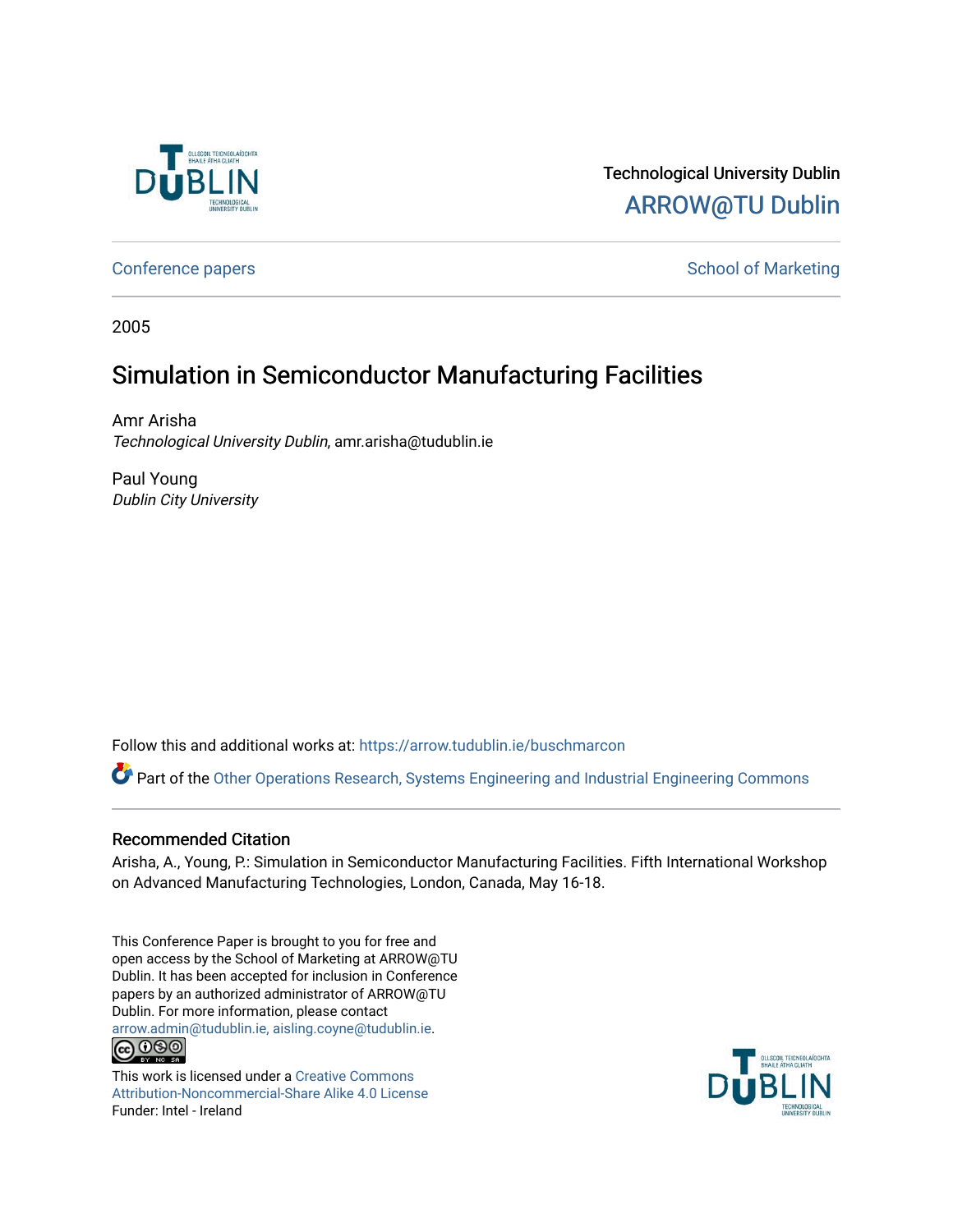# **Simulation in Semiconductor Manufacturing Facilities**

**Amr Arisha and Paul Young** 

School of Mechanical and Manufacturing Engineering, Dublin City University Glasneving, Dublin9, Dublin, Ireland Amr.Arisha@dcu.ie

#### **Abstract**

*Semiconductor manufacturing is one of the most complex industries in terms of technology and manufacturing procedure. The life cycle of a semiconductor facility (FAB) has many phases, in their life cycle including capacity planning, new products introduction, variation of products/technologies, and decline phase. The complexity of the manufacturing and the external forces from markets and technology growth make predicting the effects of changes in the manufacturing system problematic. Simulation, if used correctly, is a powerful hands-on tool which may be used to give a better insight of the effect of engineering/management decisions on the performance of the manufacturing system. While not a panacea for sustainable performance, simulation provides an effective vehicle for defining the path from competitive concepts to real world solutions and gives an opportunity to experiment with, and assess the impact of, production plans, aiding the management and production teams' decisions.* 

*This paper presents some examples of simulation applied to semiconductor manufacturing for performance improvement and costs reduction. Integrating Simulation with Operations Research (OR) and Artificial Intelligence (AI), promises to significantly improve the ability to address complex problems for highly complex manufacturing facilities.* 

*Keywords: Simulation, Semiconductor Manufacturing, Production Planning* 

### **1. Introduction**

The semiconductor manufacturing (SM) industry is characterised by a number of trends (e.g. high product quality, short lead time, low cost) that affect the way in which manufacturers have to plan in order to successfully competing in today's tight, competitive and volatile market. Confronted with the opportunity of moving from 200 to 300 mm wafer processing technology, the dual promises of more chips per wafer and economies of scale have led the development of the new 300 mm fabrications despite the added cost of complexity in facility design and process planning [1].

The capital cost to build and equip a wafer fabrication plant (FAB) has increased exponentially over time from approximately \$6 million in 1970, to in excess of \$3 billion by 2002, see Figure 1. As the chart indicates the current trend in costs oredicts that the cost will exceed \$10 billion by 2007, and may reach \$18 billion by 2010. The magnitude of the cost factor puts extensive pressures on management to question whether, under the current industry dynamics, production can continue [2].

A FAB usually goes through many phases in its life including, factory layout design, factory construction, process selection and design, start-up and full production, all of which require careful planning at many levels.



**Figure 1. Facility cost trends, IC Knowledge 2004[2]**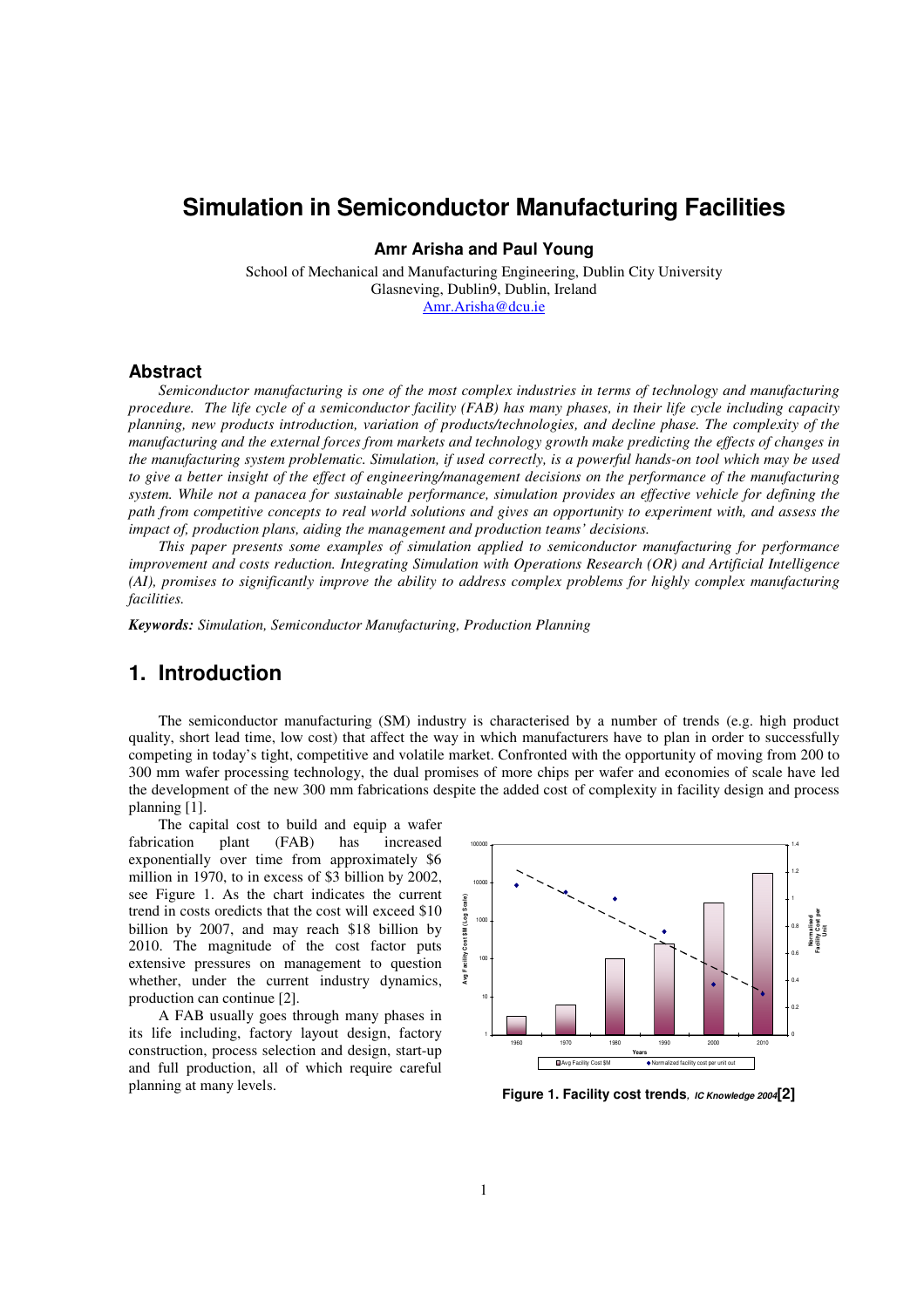Author Guidelines on How to Prepare an AMT Paper

Wafer fabrication is the most technologically complex and capital intensive stage of semiconductor manufacture. It involves the processing of silicon wafers to create the semiconductor devices in the wafer and build up the layers of conductors and dielectric on top that provide complex interconnection between devices. Hundreds of operations are required to build a complex component such as a microprocessor. The main areas in wafer fabrication are shown in Figure 2 with photolithography, the most complex operation, requiring the greatest precision [3].

The need for an effective and powerful approach for capturing operational information and analysing SM systems to support critical planning decisions has increased with the complexity of the products and the cost pressures on manufacturing. This paper discusses some of the challenges which face the semiconductor industry in particular in planning activities and presents examples of the application of simulation to SM, as an approach that provides an effective tool for defining the path from competitive concept to real world solution. Simulation allows experimentation with a model of a system, instead of risking production loss and disruption on the real one.



**Figure 2. Main Processes in Wafer Fabrication [3]** 

### **2. Challenges in the Planning of Semiconductor Manufacturing**

There is considerable amount of literature in the area of SM planning. Uzsoy *et al*. [4]&[5] provide an exhaustive review of production planning and scheduling models. They classify research into three broad areas: performance evaluation, production planning and shop floor control.

While fab design is difficult in itself, there many other challenges in SM which result from a high productmix, re-entrant flow, and parallel equipment using different technologies which combine to make production planning a major task in this environment. To further complicate matters, the flexible manufacturing tools are extremely expensive (both in capital and running costs) and hence there is no possibility to experiment within the facility. Some of these planning challenges are briefly discussed below:

*Product/Technology Life Cycle*:

Technology in semiconductor processes changes rapidly in order to achieve better quality at lower cost (Figure 3). Product and production technology life cycles are becoming shorter, with new products being introduced continually into a facility. This leads to additional pressures on management to achieve maximum profit in shorter times before the product and/or technology begin to decline. Forecasting of future demands for particular wafers is getting even more difficult requiring the industry to develop yet shorter lead times on orders.



**Figure 3. Product life cycle in semiconductor fabrication** 

*Product Types*: In today's environment, manufacturers achieve competitive advantage by offering a variety of high quality products. To ensure high utilisation of capital intensive production machinery the life of a FA is extended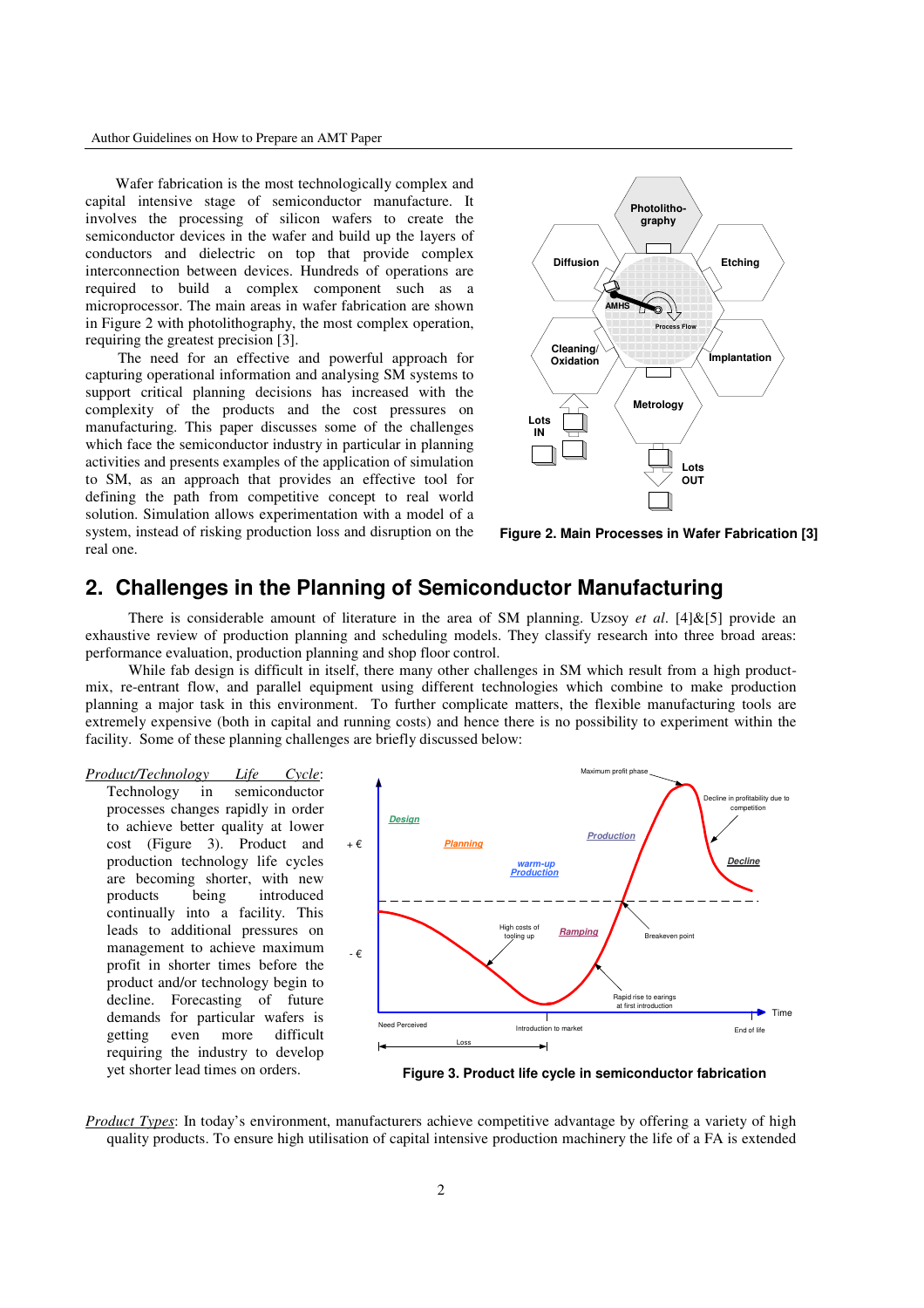by using flexible tooling which can deal with a number of different products simultaneously (the product-mix). The changes to tool settings and production sequences for each different product increase the variability in the production system significantly. The fact is that "The higher the product-mix the higher the variability in the production system"[6]. In addition, New Product Introduction (NPI) may also require new tooling and equipment in addition to sharing available resources.

- *Capacity Planning*: The rate of changes in product-mix and NPI makes estimation of future requirements for capacity in the manufacturing system difficult. Further, the long lead times associated with procuring new tools mean that there is a large time lag between planning and start of useful production. To minimise the gap between planning and availability for all the tools, planners have to go through a combinatorial problem of all possible production schedules.
- *Scheduling Problems*: The variations in product-mix, re-entrant flow, and parallel equipment using different technologies made it difficult to guarantee delivery reliability (i.e. the ability to meet due date commitments).. To complicate scheduling further, new schedules must be evaluated and optimised and prepared for implementation without disrupting the existing flow of product through the plant. This demands a high level of confidence in the analysis and predicted performance of the FAB before any changes can be made at floor level.
- *Customer Orders*: While semiconductor users require high quality products, the demand for a particular product is unpredictable in most cases and orders can be lost if the manufacturer does not have sufficient capacity during a period of high demand. The lead time for order delivery and the lead time required by manufacturing often require outsourcing of production to meet demand, indeed throughput time for complete manufacture may exceed the time between order confirmation and delivery requiring wafer processing to start before ordering if due dates are to be met. This leads to massive quantities of work-inprogress (WIP) which must be stored in the FAB [7]. As a result, there is now great pressure on the reduction of cycle time, with huge savings possible as the value of partly processed WIP is high.
- *Manufacturing Environment*: The fab environment is stochastic due to process yield variations, dynamic product-mix, production ramping, maintenance programs, production control policies and many other factors. The lead time for getting a product to a particular tool could range from 48 hours to several weeks depending on the current configuration of the plant. The planner has to consider which tools should be assigned to particular processes which may be product and/or layer dependent. Capacity planning in such stochastic environments using simple linear models can be highly inaccurate. Further, the implementation of policies on the FAB floor relies on the co-operation of local workers who may have no understanding of the impact of their actions on the overall system.
- *Bottlenecks:* The fab bottlenecks, or problem zones, are often accompanied by a build-up of WIP in front of the zone. The cost of this unnecessary WIP in the system is twofold; storage and increase in throughput time for those wafers. The simple approach of purchasing additional processing tools is expensive and may only result in moving the bottleneck to another location. New strategies for management of WIP in FAB's must be developed to enable planners balance the levels required to meet customer demands and those which maximise the speed of product flow through the FAB.
- Within this complex environment greater pressure is being brought to bear on production management for:
	- Faster and better decisions are expected with the exponential growth of information and knowledge management capabilities.
	- Shorter lead time for introduction of higher quality products with guaranteed delivery dates
	- Accurate adaptive schedules to cope with the dynamic nature of production systems.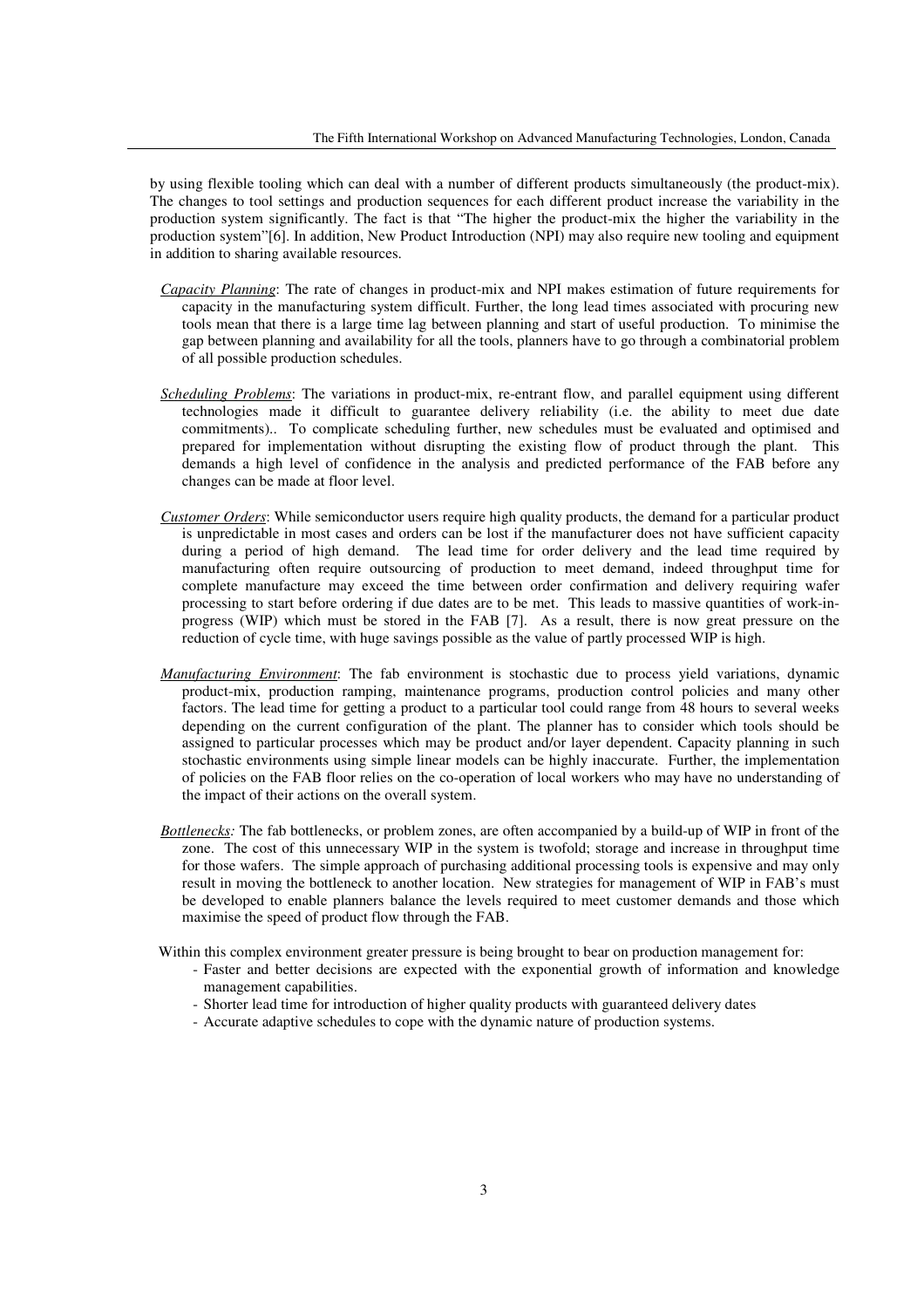### **3. Applications of Simulation to Planning for Semiconductor Manufacturing**

Traditional industrial engineering analysis techniques using deterministic models to study manufacturing systems are simply not adequate to analyse complex environments such as semiconductor manufacturing [8]. There is, therefore, an immense need for effective and powerful approaches which can capture and analyze manufacturing systems to support these decisions. Simulation allows experimentation with a model of a system instead of experimenting with the real thing, which might cause production loss and disruption [4].

Manufacturing simulation has become one of the primary application areas of simulation technology [10]. It has been widely used to improve and validate the designs of a broad range of manufacturing systems. Typically, manufacturing simulation models are used to predict system performance or to compare two or more system designs

or scenarios. For existing FAB's the greatest potential for simulation lies in sensitivity analysis of operating policies, with a focus on meeting production goals while avoiding new equipment purchases. There is particular benefit to come from a better understanding of the impact of product-mix changes and production volumes on the capacity and performance of the system [11].

On the other hand for new FAB's, simulation may be used effectively to evaluate and analyze solutions for equipment layout, material flow, and automated material handling systems to minimize tool count, WIP, and cycle time. Each level in Figure 4



**Figure 4. Variation in level of detail with application of a model** 

represents a distinct area where simulation may be applied. At the base, detailed models can be built which reflect the performance of an individual tool or piece of equipment. As the tools used are flexible, these models are often complex and may contain queues and parallel processing, acting as a manufacturing system in their own right. At this level of detail good correlation of all aspects of the workflow is expected

Simulation is extensively used in SM planning (Figure 5). The reasons for this are the intractability of detailed analytical models of the SM process, the uncertainties inherent in the manufacturing process itself, and the steady improvement in computer technology which makes building simulation models easier and reduces the risk and the computational expenses.

Simulation models can also be developed at different levels of detail: a highly detailed model of a particular process step or workcenter, or more aggregate model of an entire facility or subsystem. The focus in this paper is on scheduling and planning aspects in SM. Considerable effort



**Figure 5. Applications where simulation may be used in semiconductor FAB's**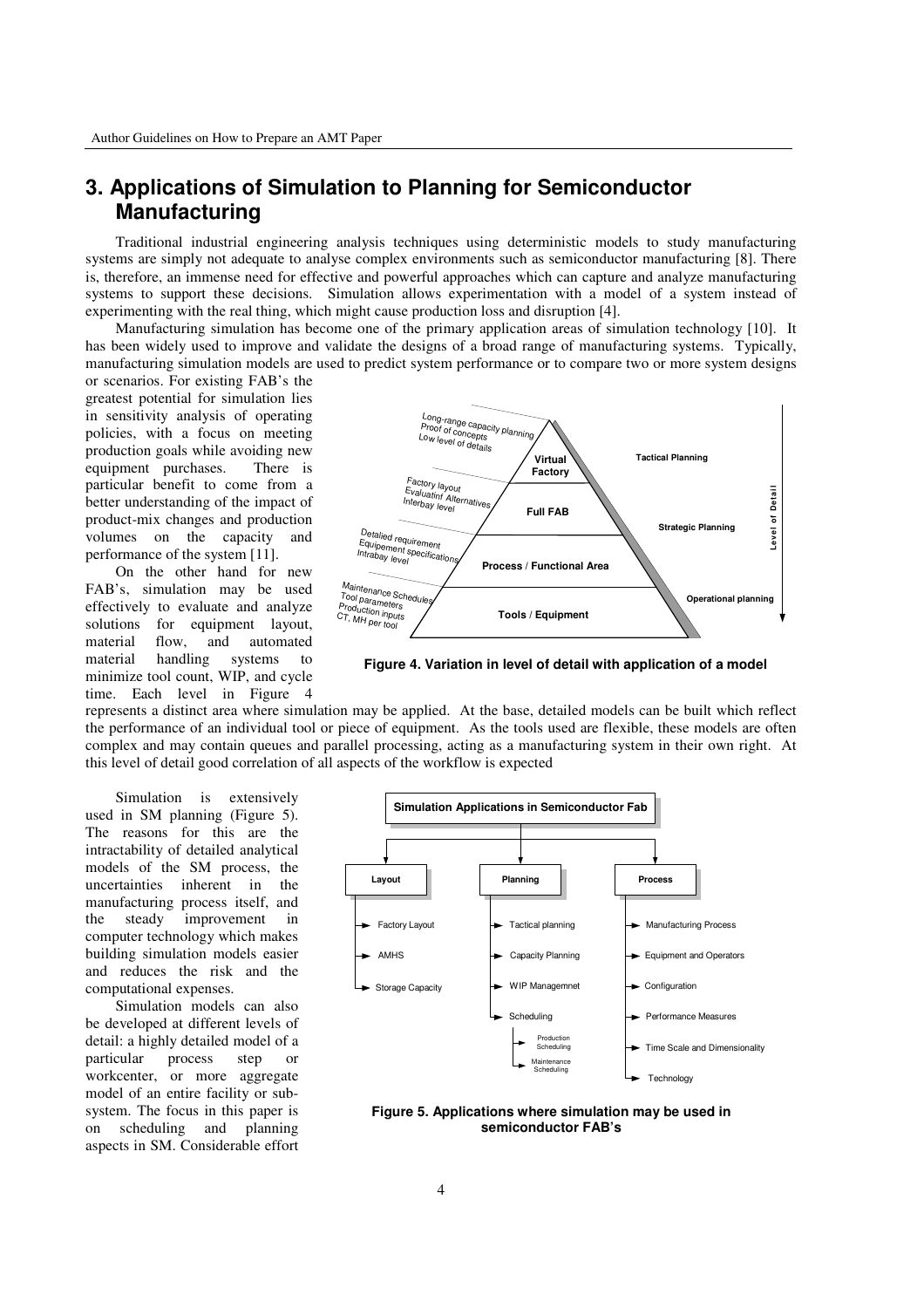has gone into the development of simulation models for wafer fabrication and their use in analyzing the effects of different control strategies and equipment configurations [6].

Semiconductor FAB's are, typically, automated flexible manufacturing installations containing parallel process paths with highly re-entrant flow and thousands of simultaneous production lots. As a result, simulation projects within may vary in terms of information about each structural element (process, tool, material handling etc.) but must maintain dynamic records of the state of each lot as it moves through the FAB. Such a record may contain a number of key parameters relating to the performance of the system. The number of dynamic variables in a full FAB model will therefore be at least on the order of some polynomial of the number of lots in the factory. It has been clearly shown that the calculation time for such models increases exponentially with the size of the system being simulated [12]. Figure 6 shows the areas where the simulation has been successfully applied to scheduling problems and outlines the factors which may be used as inputs or outputs from the models.



**Figure 6. Factors in which simulation models have been applied to in scheculing of SM** 

The application of simulation to solve scheduling issues is not simple as each problem must be addressed on its own merits; however there are essential steps which are common to all such activities [10]. In addition, it must be clearly understood that, simulation alone cannot provide the solution as it is simply a tool for evaluating the behaviour of the system in response to external influences. The keys to successful application are a quality model which provides an accurate representation of the actual system and a structured approach to the modification of input parameters to optimise the performance of the system.

### **4. Pointers in the Application of Simulation to Manufacturing**

While it beyond the scope of this paper to review the details of the analysis and outcomes of individual simulation studies, a review of the approaches taken and the relative success has been combined with direct experience to identify key areas which show the benefits of simulation over other forms of analysis and the dangers which may reduce the effectiveness of the solutions obtained. These are often compounded as the analyst must rely on the client to provide quality input data and must explain the implications of the results to others who have little understanding of the principles of manufacturing or the limitations imposed by assumptions enforced to provide a timely answer. A brief evaluation of the main advantages and pitfalls is given in Table 1.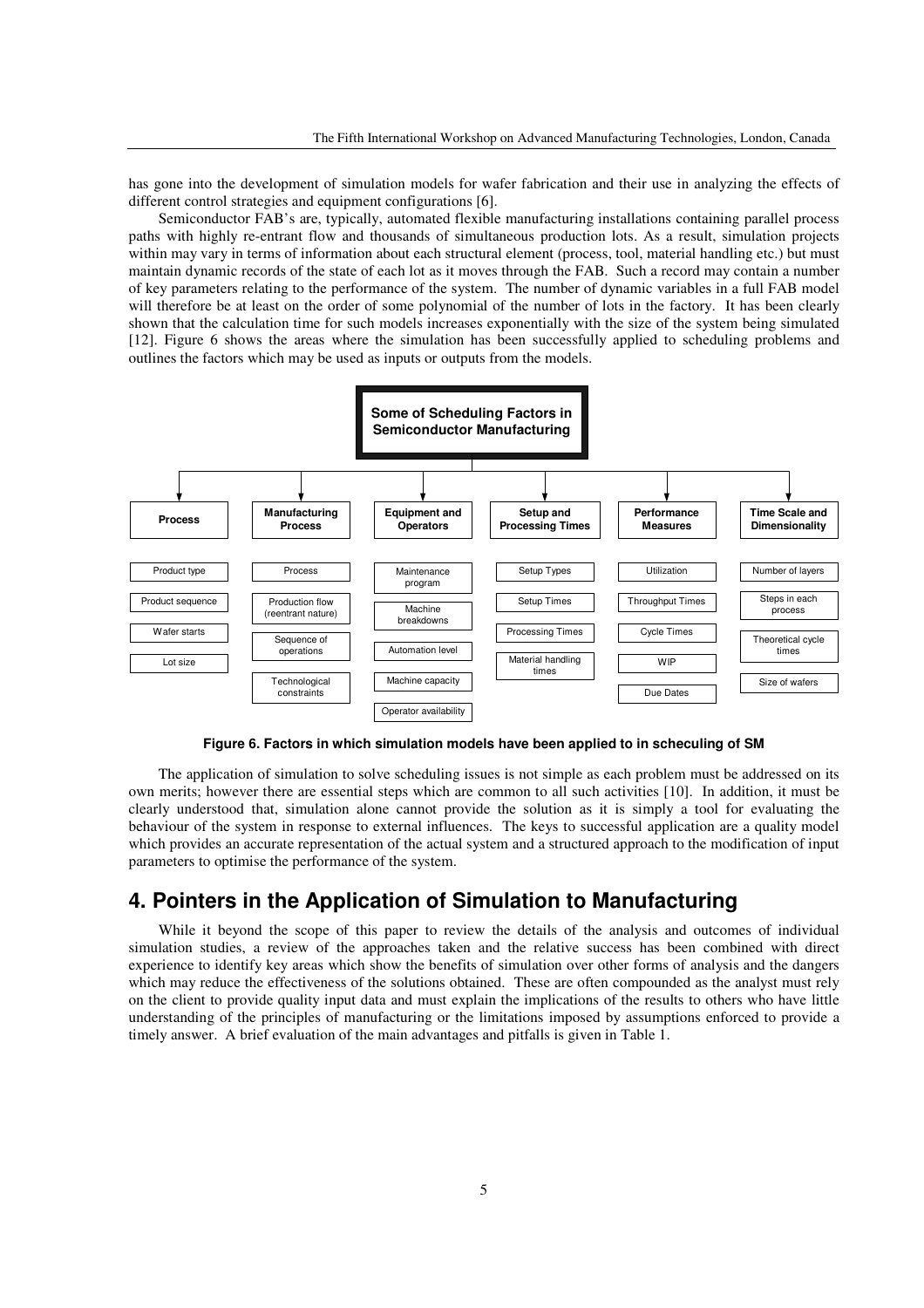| <b>Advantages</b>                                                                                                                                                                                                                                                                                                                                                                                                                                                                                                                                                                                                                                                                                                                                    | <b>Pitfalls</b>                                                                                                                                                                                                                                                                                                                                                                                                                                                                                                                                 |
|------------------------------------------------------------------------------------------------------------------------------------------------------------------------------------------------------------------------------------------------------------------------------------------------------------------------------------------------------------------------------------------------------------------------------------------------------------------------------------------------------------------------------------------------------------------------------------------------------------------------------------------------------------------------------------------------------------------------------------------------------|-------------------------------------------------------------------------------------------------------------------------------------------------------------------------------------------------------------------------------------------------------------------------------------------------------------------------------------------------------------------------------------------------------------------------------------------------------------------------------------------------------------------------------------------------|
| - Most complex, real-world systems with stochastic elements<br>cannot be accurately described by mathematical models that<br>can be evaluated analytically. Thus, simulation is often the<br>only type of investigation possible.<br>- Simulation allows the estimation of performance of existing<br>and virtual systems.<br>- New hardware designs, physical layouts, transportation<br>systemsetc. can be tested.<br>- Time can be compressed or expanded to better observe the<br>phenomena under investigation.<br>- Insight can be obtained into the interactions between, and the<br>importance of, internal variables.<br>- Provide a better understanding of how the system really<br>operates rather than how individuals think the system | - Failure to have a well-defined set of objectives at the<br>outset.<br>- Failure to communicate with the client on a regular<br>basis.<br>- Poor application of simulation methodology,<br>probability and statistics [13].<br>- Inappropriate level of model detail.<br>- Failure to collect good system data.<br>- Belief that so-called "easy-to-use"<br>simulation<br>packages require a significantly lower level of<br>technical competence.<br>- Selection of an inappropriate simulation approach<br>$[6]$ .<br>- Misuse of animation. |
| operates.                                                                                                                                                                                                                                                                                                                                                                                                                                                                                                                                                                                                                                                                                                                                            | - Failure to perform a proper output-data analysis.                                                                                                                                                                                                                                                                                                                                                                                                                                                                                             |
| - "What-if" questions can be answered, useful in the design of                                                                                                                                                                                                                                                                                                                                                                                                                                                                                                                                                                                                                                                                                       | - Accurate simulation models are often expensive and                                                                                                                                                                                                                                                                                                                                                                                                                                                                                            |
| new systems.                                                                                                                                                                                                                                                                                                                                                                                                                                                                                                                                                                                                                                                                                                                                         | time-consuming to develop.                                                                                                                                                                                                                                                                                                                                                                                                                                                                                                                      |
| - Proposed alternative system designs can be compared.                                                                                                                                                                                                                                                                                                                                                                                                                                                                                                                                                                                                                                                                                               | - Sometimes an analytical solution is possible, or even<br>preferable.                                                                                                                                                                                                                                                                                                                                                                                                                                                                          |

#### **Table1. Simulation Projects Advantages and Pitfalls**

## **5. Integrated Simulation Tools**

As mentioned previously simulation can only replicate the behaviour of the system under observation and cannot, in and of itself, provide improvements in the performance of the system. It does however offer a suitable method for assessing the effect of control parameters on the behaviour of the system. In response to a particular set of inputs, the model provides an output which can be used to measure the performance of the system. The inputs are decision variables, and simulation outputs are used to model an objective function and constraints for an optimisation algorithm. The goal is to find the optimal setting of the input factors to achieve the best output from the system. To this end, simulation is now being combined with other operations research and/or artificial intelligence techniques outlined in Table 2. Further, simulation software is designed to include these elements within the modelling, providing a single user-interface which can allow the developed model to be used more widely.

#### **Table 2. Examples of Hybrid techniques reported in literature [6]**

| Author(s)                 | <b>Hybrid Techniques</b> | <b>Notes</b>                                                                                                             |
|---------------------------|--------------------------|--------------------------------------------------------------------------------------------------------------------------|
| Sereco et al. [14]        | <b>KBS</b>               | Optimization techniques, hierarchical planning, and<br>heuristic search                                                  |
| Dagli et al. $[15]$       | Lawler's Algorithm & NN  | Algorithm generates schedules to train NN                                                                                |
| Rabelo et al. [16]        | ES & NN                  | IFMSS: intelligent FMS scheduling, expert system and<br>a back propagation NN                                            |
| Rabelo et al. [17]        | <b>IFMSS</b>             | Enhancing the model with adding simulation and GA to<br>his control architecture                                         |
| Yih et al. [18]           | AI& Simulation           | Hybrid model of AI and simulation for a small set of<br>candidate scheduling heuristics                                  |
| Yih et al. [19]           | Semi-Markov & ANN        | Semi-Markov optimization and ANN for robot<br>scheduling in a circuit board production                                   |
| MacCarthy et al. [20]     | LP $&$ Simulation        | Rule-based framework; mathematical optimization<br>procedure and simulation.                                             |
| Sim <i>et al.</i> [21]    | ES & NN                  | Expert system to train NN to reduce the time required<br>for training.                                                   |
| Szelke <i>et al.</i> [22] | CBR & Machine Learning   | Reactive learning of machine for shop floor scheduling                                                                   |
| Kim et al. [23]           | Inductive Learning & NN  | Multi-objective FMS schedulers                                                                                           |
| Lee <i>et al.</i> [24]    | GA & Machine Learning    | To generate empirical results using machine learning<br>for releasing jobs to the shop floor and GA to dispatch<br>jobs. |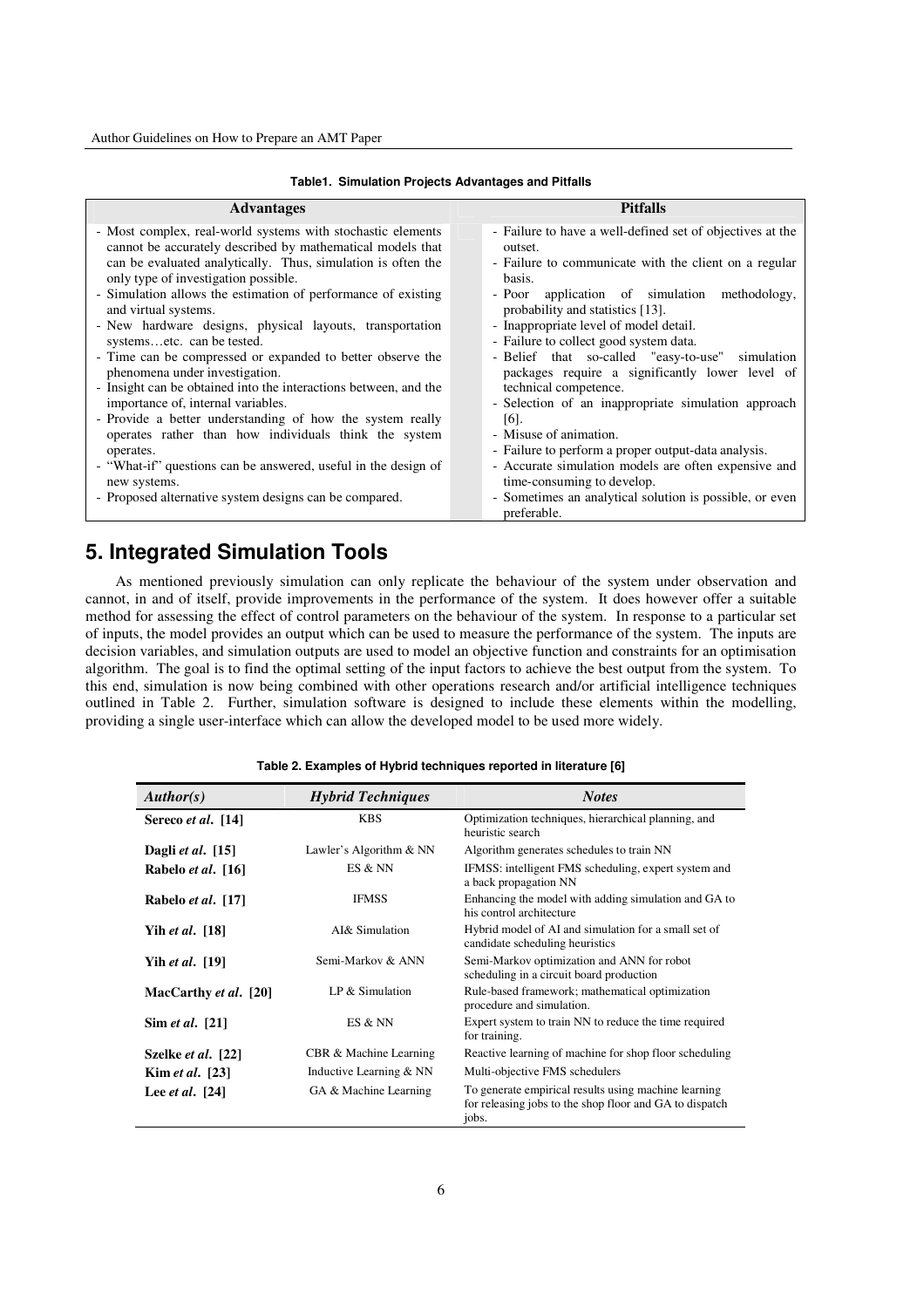## **6. Conclusions**

Semiconductor manufacturing is a very competitive environment where the demands of the market place a huge importance on achieving maximum performance from a cutting edge, highly flexible manufacturing system. In this environment, simulation is an essential tool as semiconductor factories are too large, too complex, too dynamic and too costly to optimize and refine by any other means. As this is a relatively new field and solution techniques are still under development, confidence in this approach to factory optimisation is still low and:

- It is critical that simulation models provide meaningful data in a timely manner. This depends primarily on accurate system analysis, input data accuracy, model building and validation. It is also essential that the model be kept up-to-date in order to reflect the current factory scenario. This can be accomplished by having a good, user friendly interface between simulation model and manufacturing users.
- "Credibility is not a gift it has to be earned" and is built up one step at a time, supported by facts and consistency. Further, "credibility is never owned; it is rented, because it can be taken away at any time" [8]. Researchers must therefore focus on providing robust industrial models with quality outputs.
- Based upon authors' industrial experience, they provided a protocol to follow for simulation projects which includes a systematic methodology for optimizing simulations [6]. As part of this, the initial stages concentrate on delivering measurable concrete results to provide confidence in simulation.
- The dynamic nature of manufacturing requires that the models, once developed, should be easily re-used and reconfigured by those who know the system best, the manufacturing engineers.
- Many operational decisions are made in semiconductor manufacturing based on prior knowledge, experience and intuition. The need of reliable decision support systems brings a new dimension of integrated tools of simulation and optimization to provide better and effective solutions.

### **Acknowledgement**

The Authors would like to thank Intel-Ireland continued support for the research work.

#### **References**

- [1] European Semiconductor Magazine, pp 12 14, Mid-March 2004.
- [2] "Can the semiconductor industry afford the cost of new Fabs?" Fab capital cost trends compared to Fab capital productivity, 8/14/2001, http://www.icknowledge.com/economics/fab\_costs.html , 2004 IC Knowledge.
- [3] Arisha, A., and Young, P., 2004, "Intelligent Simulation-Based Lot scheduling of photolithography toolsets in a wafer fabrication facility", In *Proceedings of the 2004 Winter Simulation Conference*, R .G. Ingalls, M. D. Rossetti, J. S. Smith, and B. A. Peters, eds., pp 1935 – 1942.
- [4] Uzsoy, R., Lee, C.Y., Martin-Vega, L.A., and Hinchman, J., 1992, "Scheduling Semiconductor Test Operations: Optimization and Approximation", in *New Directions for Operations Research in Manufacturing*, G. Fandel, T. Gulledge, A. Jones (eds.), Springer Verlag Lecture Notes in Economics and Mathematical Systems, pp 179 – 199.
- [5] Uzsoy, R., Lee, Chung-Yee, and Martin-Vega, L., 1994, "A review of production planning and scheduling models in the semiconductor manufacturing, Part I: system characteristics performance evaluation and production planning", *IIE transaction on scheduling and logistics*, Vol. 26, pp 44 – 55.
- [6] Arisha, A., 2003, "Intelligent shop scheduling for semiconductor manufacturing", PhD thesis, Dublin City University, Ireland.
- [7] Tag, P., Matthews, J., and Ignizio, J., 2004, "An Evaluation of The Impact Of WIP Management Policies On Semi-Conductor Fab Performance Using Simulation", In *Proceeding of OR 46 Conference*.
- [8] Arisha, A., Young, P., and El Baradie, M., 2004, "A Simulation Model to Characterize Photolithography Process of a Semiconductor Wafer Fabrication", *Journal of Materials Processing Technology*, Volumes 155- 156, pp 2071-2079.
- [9] Arisha, A., and Young, P., 2004, "Thin-film Simulation Model for Comparing Production Schedules in a Semiconductor Fabrication Facility", In *Proceeding of International Conference for Flexible Automation and Intelligent Manufacturing (FAIM 2004)*, Toronto, Canada, pp 1089 - 1096.
- [10] Carson, John S., 2003, "Introduction to modeling and simulation", In *Proceedings of the 2003 Winter Simulation Conference*, ed. S. Chick, P.J. Sanchez, D. Ferrin, and D.J. Morrice, pp 7–13.